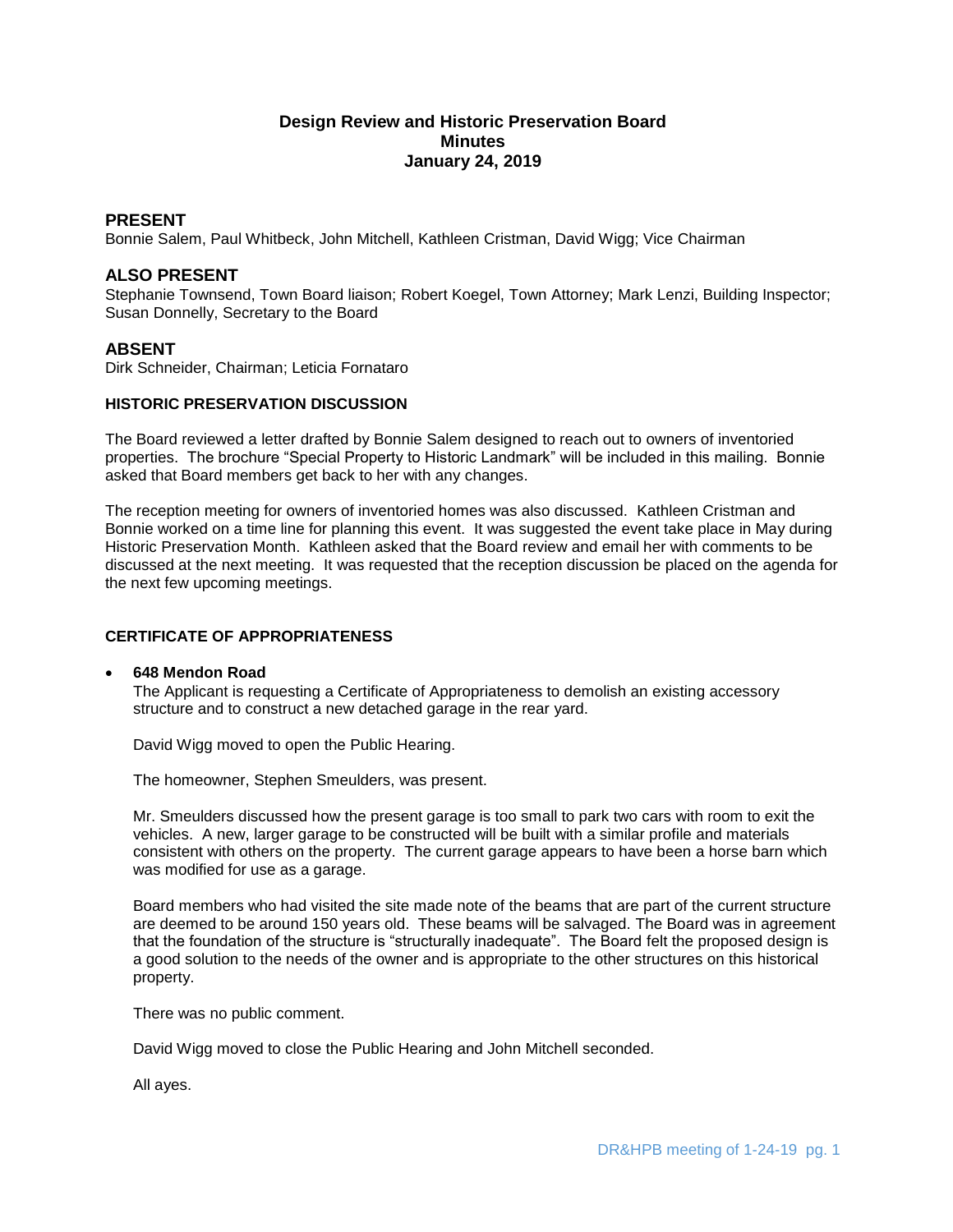There was no further comment from the Board.

A resolution was moved by Board member, Bonnie Salem, seconded by Board member Paul Whitbeck, and was voted upon by members of the Board as follows:

| <b>Bonnie Salem</b>  | Aye    |
|----------------------|--------|
| <b>Paul Whitbeck</b> | Aye    |
| Kathleen Cristman    | Aye    |
| John Mitchell        | Aye    |
| Leticia Fornataro    | Absent |
| David Wigg           | Aye    |

The granting of the Certificate of Appropriateness is made subject to the following specific conditions:

- a. All work is to be completed by January 31, 2021.
- b. All materials including siding, shingles, doors, windows, and paint to be as submitted in application.

### **RESIDENTIAL APPLICATIONS FOR REVIEW**

#### **4 Sassafras Lane**

The Applicant is requesting design review to construct a 99 sq. ft. first floor addition and 238 sq. ft. second floor addition.

The architect for the project, David Waldarek, was present to discuss the application with the Board. The homeowner, Melissa Roland, was also present.

Mr. Waldarek discussed how the property is located on a flag lot and cannot be seen from the roadway. The need for the additions are to accommodate the homeowner's growing family. Mr. Waldarek indicated that the materials for the siding, shutters and roof will match the existing.

The Board felt that the additions are compatible with what is in the neighborhood.

David Wigg moved to accept the application as submitted. Bonnie Salem seconded.

All Ayes.

### **166 Mill Road**

The Applicant is requesting design review to renovate the front entrance of an existing home.

Paul Zachmann, homeowner and contractor, was present to discuss the application with the Board.

The project will consist of the addition of a roof dormer being added over the existing front door. The doors will be changed out to a single front entry only. A cultured stone finishing may or may not be placed around the front entry. This entry is angled and is not particularly visible from the roadway.

John Mitchell moved to accept the application as submitted with board and batten siding finish and an option for stone entry finish. Kathleen Cristman seconded.

All Ayes.

#### **1 Whitestone Lane**

The Applicant is requesting design review for the construction of a 211 sq. ft. first floor addition and a 205 sq. ft. addition.

The architect, Paul Morabito, was present to review the application with the Board.